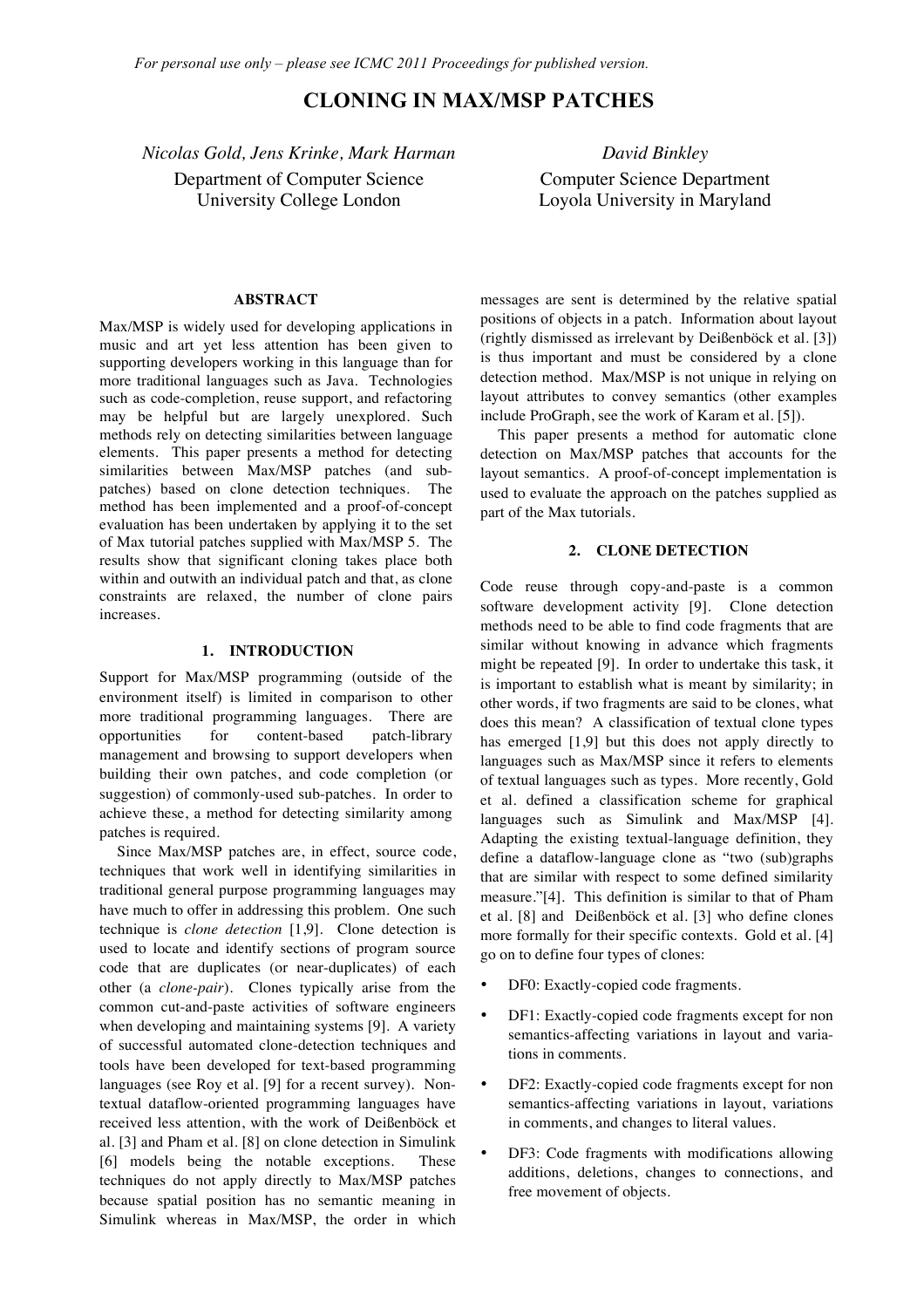Note that 'exactly-copied' does not actually require the clones to be created by a copy operation, it is only necessary that the clone *can* be created by a copy operation (and subsequent modifications). It should also be noted that type DF3 is sufficiently broad as to allow any fragment to be a clone of any other (this is also a problem in the textual classification). Consequently, this paper considers only types DF0 to DF2. Following the Simulink-oriented methods [3,8], clones must be disjoint (sub)graphs (clones of textual-language programs are often allowed to overlap).

# **3. ALGORITHM FOR MAX/MSP CLONE DETECTION**

This section outlines the algorithm for Max/MSP clone detection. A Max/MSP patch consists of *boxes*, representing messages and the operations that generate, use and modify them, and *lines*, that represent the flow of data between boxes. Lines are attached to *ports* on the boxes.

#### **3.1. Preprocessing**

The first stage involves preprocessing the collection of patches to be analysed. The (JSON-format) source file for each patch is parsed and each box given a unique identifier. The following information is retained:*, Max id, object class, patching rectangle text, number of inlets, number of outlets*, and the *patching rectangle position* and *size.* Nested patches are not parsed recursively but simply stored as a top-level "p" object with the above information. Patch-lines are then parsed and recorded using the unique identifiers assigned to their boxes. This preprocessing approach is similar to that used by Deißenböck et al. [3] and Pham et al. [8] except that positional information about the patching rectangles is also retained.

#### **3.2. Clone Candidate Generation**

For each patch-line extracted from the patch, the patchline itself, and all possible paths reachable from it are stored as candidate clone fragments. If a cycle is found (i.e. following the sequence of boxes and lines leads back to the starting box), the candidate fragment is generated only as far as the start of the second cycle. Thus all edges in the patch are considered but only once in any one path. This set of candidates is subsequently used as a pool against which to compare the candidates. Port numbering of line connections is preserved.

## **3.3. Clone Detection**

Each member, *m,* of the candidate path pool is compared to every same-sized member of the pool (excluding *m* and any path that overlaps *m*). Clone validity is assessed using the following criteria:

- DF2: the pair is a DF2 clone if the types of the objects contained with the candidate path match those in the pool path, the line being considered connects to the same port number on those objects, and the relative position of the boxes at each end of a candidate patch-line on the path is the same as that of the corresponding boxes in the pool (e.g., both source boxes may be above and to the left of their destination boxes).
- DF1: the pair is a DF1 clone if it is a DF2 clone and the literal values contained within the corresponding patching rectangles are the same.
- DF0: the pair is a DF0 clone if it is a DF1 clone and the absolute positional difference of the source and destination boxes of each pair in the candidate path matches that of the pool path being considered.

The algorithm may therefore find that a clone pair can be classified as one, two, or all three types.

## **4. EVALUATION**

# **4.1. Implementation**

The algorithm described in section 3 has been implemented. As it stands the implementation constrains the depth of path that can be generated as described in section 3.2 to avoid running out of memory. In addition, the current implementation only finds clones occurring on paths that descend linearly from their root box. For example, if box A connects to B, C and D on ports 0, 1 and 2 respectively, and box E connects similarly to F on port 0 and G on port 2, a clone relationship would be observed as both  $(A\rightarrow B,E\rightarrow F)$  and as  $(A\rightarrow D,E\rightarrow G)$ . A post processing step that unifies such cases into  $A \rightarrow B.D$  and  $E \rightarrow F.G$  is presently unimplemented. The current implementation will therefore find all cloned linear paths (unifying linear paths would be likely to find fewer larger clones).

#### **4.2. Experimental Configuration**

The implementation was used to evaluate the algorithm when applied to the set of Max patches supplied as part of the Max/MSP distribution [2]. The corpus of patches was first pre-processed to extract all sub-patches into separate files (thus treating each as an independent conceptual entity). In total, this forms a corpus of 68 patches of varying complexity and purpose comprising 2155 boxes and 2102 single lines. The levels of cloning detected are discussed in the next section. The implementation was executed using a maximum clone size of 10 boxes (thus 9 edges).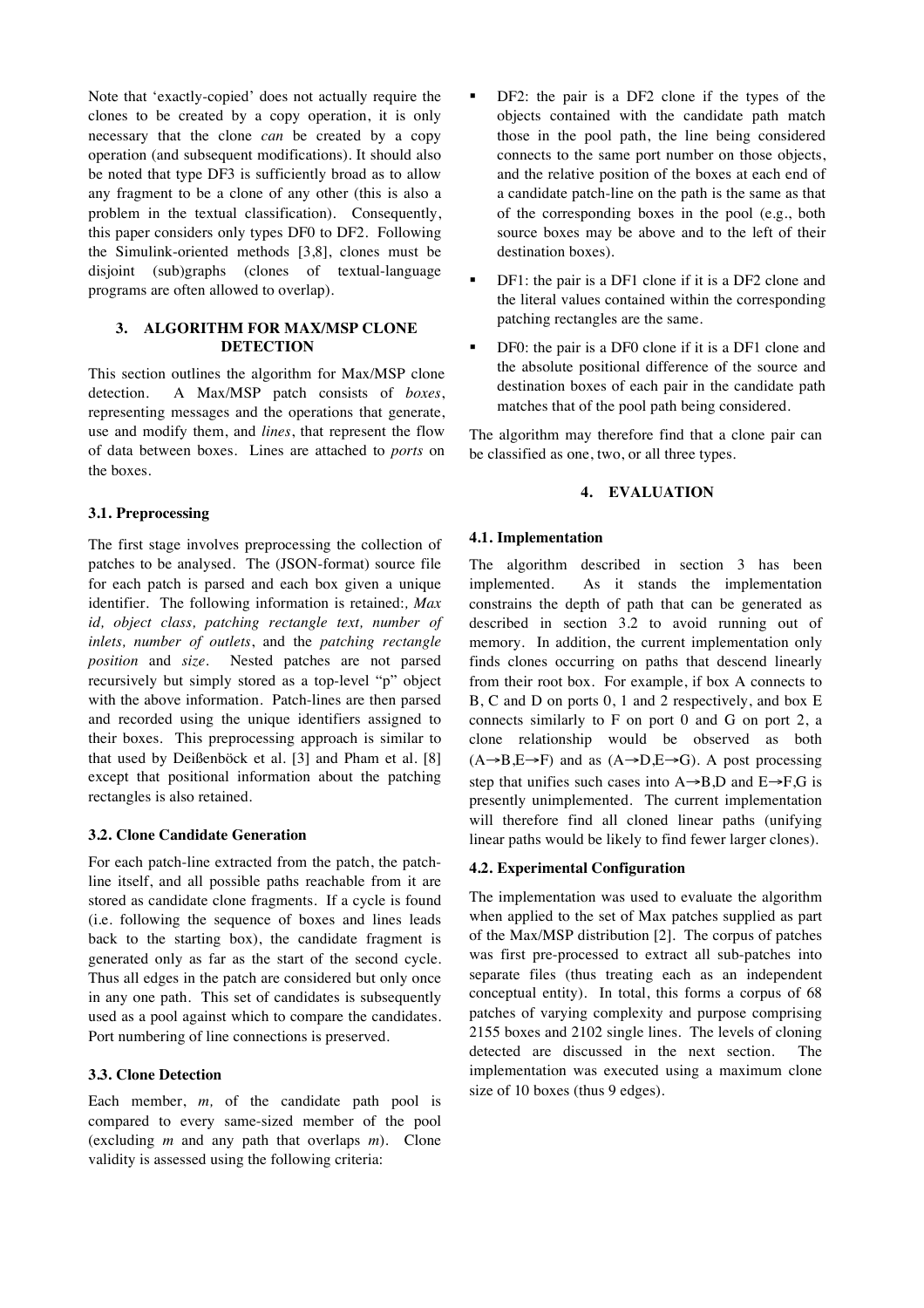## **5. RESULTS**

#### **5.1. Clone Pairs Found**

The number of clone pairs found is shown in Table 1.

| <b>Clone Type</b> | <b>Pairs Found in</b><br><b>6615 Total</b><br>Paths |
|-------------------|-----------------------------------------------------|
| DF <sub>0</sub>   | 559 (9%)                                            |
| DF1               | 1501 (23%)                                          |
| DF2.              | 5696 (86%)                                          |

Table 1. Clone pairs found and proportions by type

As may be expected, more relaxed clone criteria produce greater numbers of clones.

#### **5.2. Body of Code Involved in Clone Relationships**

In addition to the overall number of clones, it is interesting to consider the volume of code that is participating in cloning relationships. Figure 1 shows the proportion of code elements that are found in clone relationships. Each code element (a line or a box) is counted only once, regardless of the number of clone pairs it participates in.

It is interesting to note that more than two-thirds of the code elements in the patch set are found in some cloning relationship under the most relaxed criteria (DF2). This indicates the presence of many common structures in the patches being analysed. A surprisingly large number of code elements are involved under the DF1 criteria also (over one-third).

# **5.3. Clone-Pair Size**

The distribution of clone pair sizes is shown in Table 2. As may be expected most clones are found at size two (copies of single boxes are not considered to be clones; thus the smallest possible size is two).

Furthermore, as the clone size increases, the number of clone pairs found decreases. Similarly, as the criteria become more restrictive, the number of clone pairs found decreases.

#### **5.4. Clone Distribution**

In addition to the overall summary of cloning presented above, it is useful to consider the distribution of clones across the files. Figure 2 shows this data, indicating, for example that 42 patches have no DF0 clones found within them but 35 have DF0 clones found in other files. It is interesting to note that as the clone criteria become more relaxed, in general, the proportion of fragments cloned outside of their originating file increases. Not surprisingly, the overall number of clones also increases. In the context of a potential application in supporting composers using Max/MSP, this would suggest that DF2 (the most relaxed criteria) clones might be the most helpful kind to present since other types of the cloned instances of a patch currently under development would likely be visible to the composer anyway as they would be in the same file.



**Figure 1.** The proportion of unique code elements participating in cloning relationships.

| <b>Size\Clone Type</b> | DF <sub>0</sub> | DF1 | DF <sub>2</sub> |
|------------------------|-----------------|-----|-----------------|
|                        | 298             | 964 | 4468            |
|                        | 146             | 335 | 871             |
|                        | 83              | 133 | 245             |
|                        | 18              | 43  |                 |
|                        |                 |     | 28              |
|                        |                 |     |                 |
|                        |                 |     |                 |

**Table 2.** Distribution of clone pair sizes.

### **6. RELATED WORK**

Most previous work on clone detection has applied to textual programming languages. This is surveyed by Bellon et al. [1] and Cordy et al. [9]. Clone detection methods for visual dataflow languages have thus far addressed only Simulink models. The approach of Deißenböck et al. [3] is based on graph theory. Simulink models are converted to directed multigraphs and clones are found when two isomorphic (with respect to the node labels) subgraphs are identified. They adopt a heuristic approach to minimize the computational cost. Pham et al. [8] improved on this approach, defining two algorithms for clone identification. The first, eScan, matches clones exactly using canonical labeling of the graph to efficiently compare clone candidates. The second, aScan, uses a vector representation of the graph and computes an edit-distance similarity measure to find approximate clones.